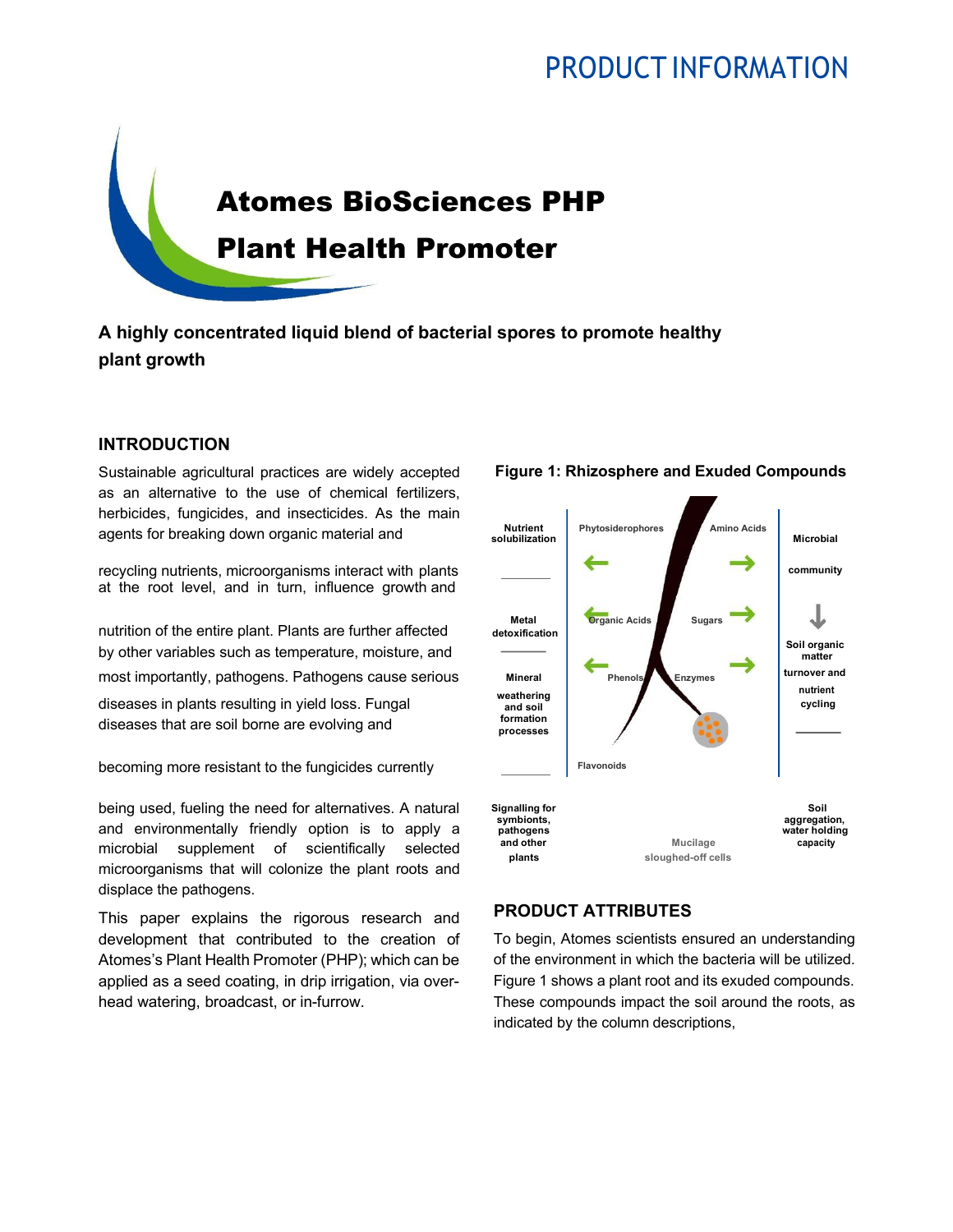allowing plants to recruit beneficial root colonizing bacteria. Knowing the compounds present in the rhizosphere, Atomes researchers isolated bacteria that utilize the root exudates as a food source, promoting bacterial cell growth and root colonization. The nutrients further allow the bacteria to produce metabolites that promote plant growth, as well as plant pathogen inhibitory compounds.

The beneficial microbes in PHP colonize the rhizosphere. As they grow, a biofilm is formed on the plant root that acts as a physical barrier to unwanted organisms. This close association between the plant and Atomes's bacteria ensures the plant will reap the additional benefits of the microorganisms in PHP.

Atomes's complimentary *Bacillus* strains strategically selected for PHP are all fierce competitors. These carefully selected strains out-compete native strains for nutrients, reducing the proliferation of unwanted microbes that do not benefit the plant. By introducing the strains in PHP that are hyper producers of different enzymes, pathogen attracting compounds naturally exuded by the plant are sequestered and utilized for growth of the PHP strains. The consumption of pathogen attracting compounds essentially makes the plant invisible to pathogens. PHP contains rapid growing strains that consume a vast variety of organic

compounds, helping to ensure that beneficial microbial strains occupy the rhizosphere.

The scientists at Atomes have also screened our strains for the ability to release phosphorous, an expensive and valuable resource. Phosphorous is a major macronutrient needed for plant growth, but is not easily accessible to benefit the plant.

Phosphorous is reactive with iron, aluminum, and calcium resulting in the precipitation of phosphorous, making it unavailable to plants. The bacteria in PHP can convert phosphorous into a form easier for the plant to access, such as orthophosphate. Figure 2 shows the efficacy of multiple Atomes *Bacillus* strains to solubilize phosphorous over a seven-day period.

Potassium is another major macronutrient needed for plant growth. Atomes scientists conducted assays similar the phosphorous solubilization assay to select specific microbial strains for high potassium solubilizing capabilities. This ability of the microbes in Atomes's PHP to solubilize potassium makes the potassium more readily available for plants. Iron is another important but scarce nutrient in soil. The bacteria in PHP can produce compounds called siderophores. These siderophores acquire ferric iron in the soil so root cells can utilize the iron by active transport mechanisms.



**Figure 2: Phosphorus Solubilization by Atomes's Bacterial Strains**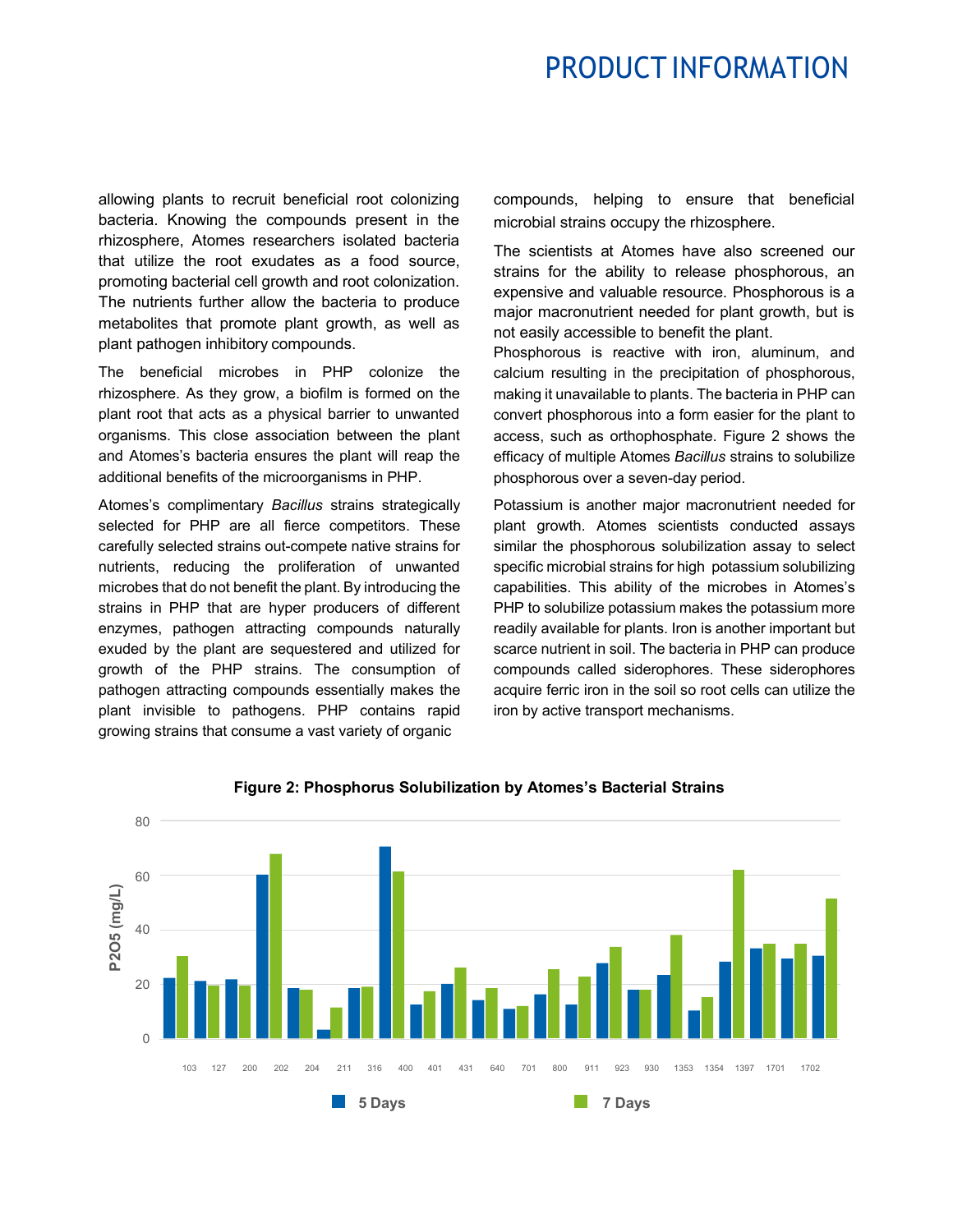Enzymes, like macronutrients, are also essential to the growth of a healthy plant. Enzymes are needed for the digestion of organic matter found in the soil and root exudates. The enzymes also serve to feed the plant. They are formed by chains of amino acids, which are made of carbon, and more importantly, nitrogen. PHP contains bacterial strains that produce high levels of enzymes and convert organic matter into amino acids to directly feed the plant.

Beyond helping the plant absorb nutrients, Atomes scientists recognized the importance of our strains to inhibit the growth of fungi. Atomes's research started by testing potential strains from our extensive culture collection for the ability to inhibit the growth of plant pathogenic fungi. This experiment was performed by adding a fungus to the center of a plate, followed by spotting bacteria in four areas around the fungus. After being incubated, scientists selected several strains that inhibited the progressive growth of the pathogen. This is well demonstrated by the Atomes cultures at the six and nine o'clock positions on the petri dish in Figure 3. Additional strains were selected with activity against *Fusarium*, *Pythium*, *Rhizoctonia*, *Phytophthora*, *Sclerotinia*, and *Sclerotium*.

### **Figure 3: Inhibition of Pathogenic Fungi by Atomes's Bacterial Strains**



Although Atomes's microorganisms are added to the rhizosphere, benefits can be seen throughout the entire plant. This is due to induced systemic resistance - the addition of beneficial bacteria to the root zone to aid in the prevention of disease. As shown in the illustration in Figure 4, when microbes are added to the root zone of the plant, the bacteria elicit a plantmediated defense response which is then translocated throughout the entire plant. This well documented phenomena results in reduced foliar diseases due to the addition of microbes to the soil.

#### **Figure 4: Induced Systemic Resistance**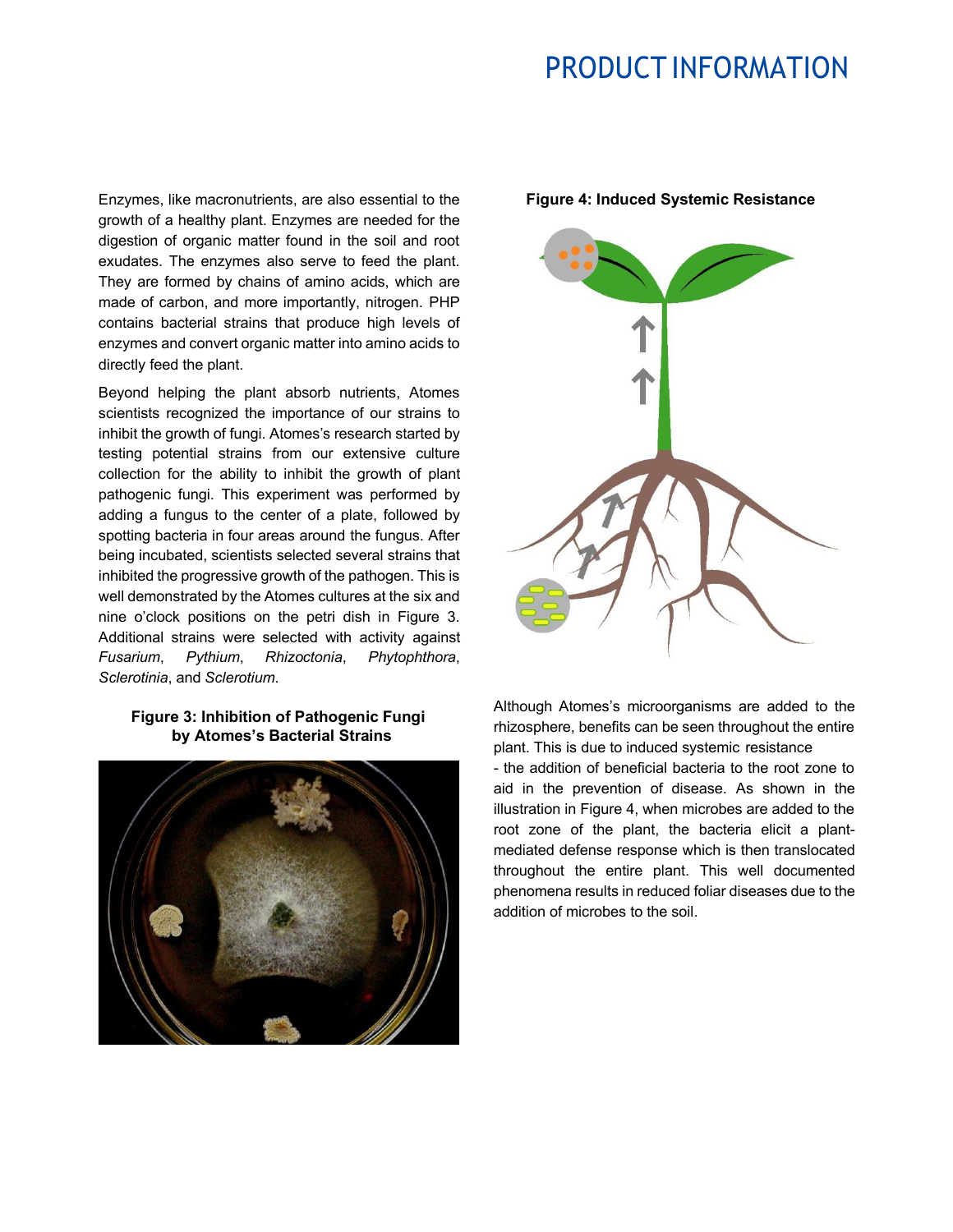Testing hundreds of microorganisms for the attributes described in the aforementioned research has led to a multi-strain product. We combined complimentary strains to create a blend that helps the plant in multiple ways. This approach provides the best strain in each category, creating a wellbalanced team of microorganisms that, when combined, elicit the most benefits possible.

PHP has been found to improve multiple aspects of plant growth. Studies were performed by Atomes in growth chambers using corn as a test plant in a nutrient poor soil. After three weeks of growth, the plants were harvested and a variety of parameters were measured. The results of this growth chamber assay can be seen in Figure 5. We observed 34 percent increase in root volume, 58 percent increase in dry root weight, 46 percent increase in shoot length, and 47 percent increase in dry root weight.

#### **SUMMARY**

Years of research and development yielded our proprietary formulation for Atomes's Plant Health Promoter. PHP microbes cycle the nutrients found in the soil and solubilize minerals, making them more available for the plant. The microbes colonize the plant, suppress pathogens, and feed the plant, all while promoting its growth. By incorporating multiple strains with complimentary activities, Atomes has built all of these attributes into a single product formulated for Plant Health Promotion.



### **Figure 5: Growth Chamber Results**